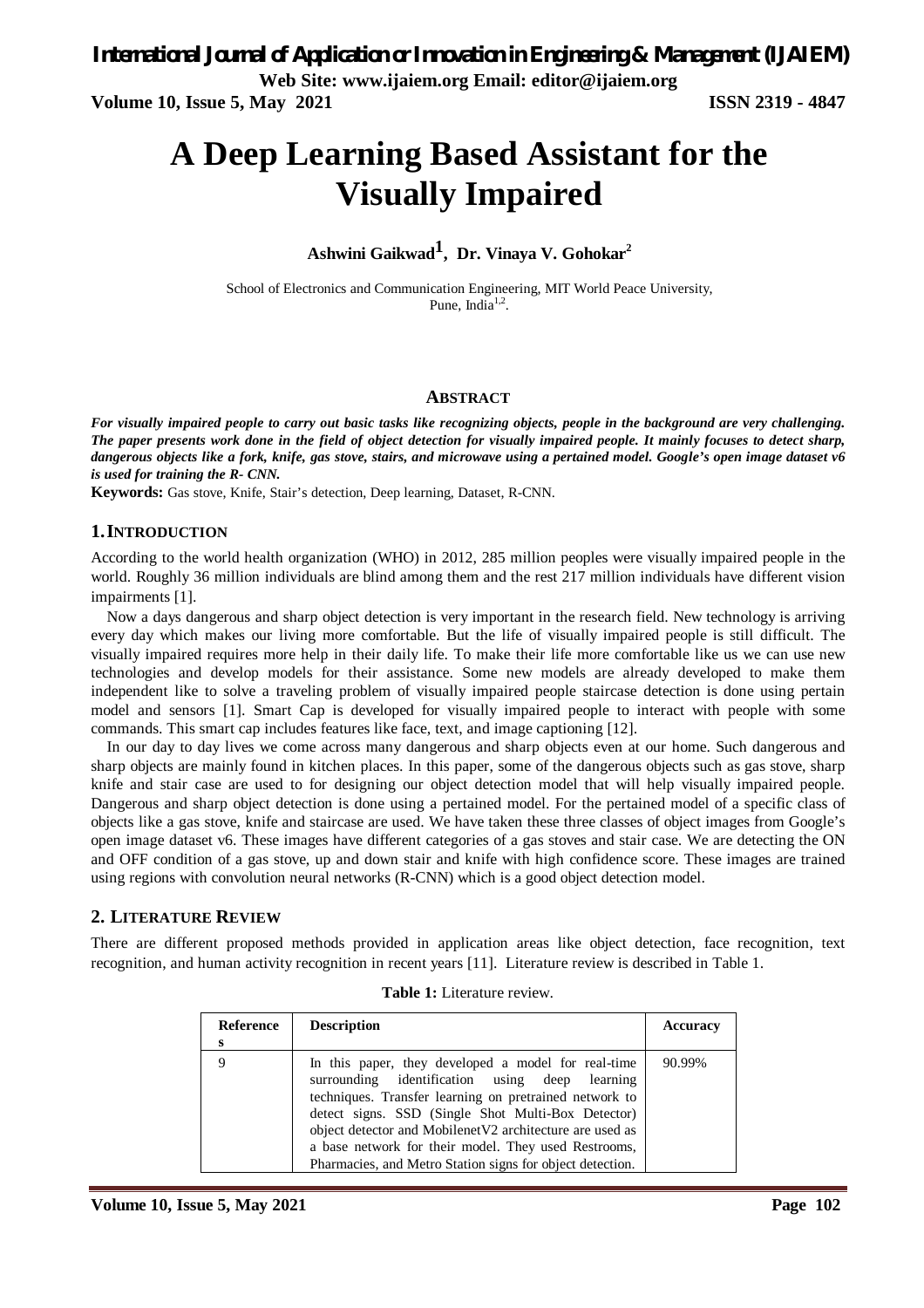## *International Journal of Application or Innovation in Engineering & Management (IJAIEM)*

**Web Site: www.ijaiem.org Email: editor@ijaiem.org**

**Volume 10, Issue 5, May 2021 ISSN 2319 - 4847** 

| 10 | In this paper they developed object detector model to<br>detect small objects in images, webcam and from video.<br>To increase performance, they used faster R-CNN and<br>single shot multi-box algorithm.                                                                                                                      | 75%    |
|----|---------------------------------------------------------------------------------------------------------------------------------------------------------------------------------------------------------------------------------------------------------------------------------------------------------------------------------|--------|
| 11 | Their main aim to get probability and an easy user<br>interface. This model itself divides into major aspects<br>like object detection, face recognition, and sign language<br>recognition. For object detection they used COCO<br>dataset for training and SSD (Single Shot Multi-Box<br>Detector) is used to train the model. | 92.1%  |
| 1  | In this paper, they develop a hybrid system for the<br>detection of staircase and ground using pertain model<br>and sensors. They have collected 250 images for their<br>research and 300 images of different buildings in the real<br>world. They used faster R-CNN to train the model.                                        | 98.73% |
| 12 | The paper SMARTCAP is a deep learning and IOT<br>based assistance for the visually impaired, they used real<br>time multimodal system that uses audio commands like<br>"who is in front of me", "describe my surroundings" and<br>this audio command is converted into text using "Google<br>speech to text" library.           |        |
| 14 | In this paper, they developed indoor signage and door<br>recognition system. For indoor signage, they used four<br>types of signage: exit, wc, disabled exit, and confidence<br>zone. The deep learning algorithm is used for this system<br>and to develop classification system transfer learning<br>technique used.          | 99.8%  |

## **3. PROPOSED WORK**

The block diagram of the proposed system is shown in Figure 1.



**Figure 1** Block Diagram of proposed system.

The image dataset which contains images is given as an input to the system. Images are labeled using the image labeler application in MATLAB. R-CNN pretrained network is used for training. Inputs which are required for training R-CNN object detector are.

- Training data: Labeled Image dataset in input to detector. Dataset is in table format which contains grayscale or true color images. The table contains two or more columns. In this table, the first column must be an image filename and other columns are single object class.
- Network: Which network is used to train our detector is specified here. Some valid networks are listed alexnet','vgg16','vgg19','resnet18','resnet50','resnet101','inceptionv3','googlenet','inceptionresnetv2','squeezenet',' mobilenetv2'. Alexnet network is used in our system.
- Option: Training parameters of a neural network are defined in option.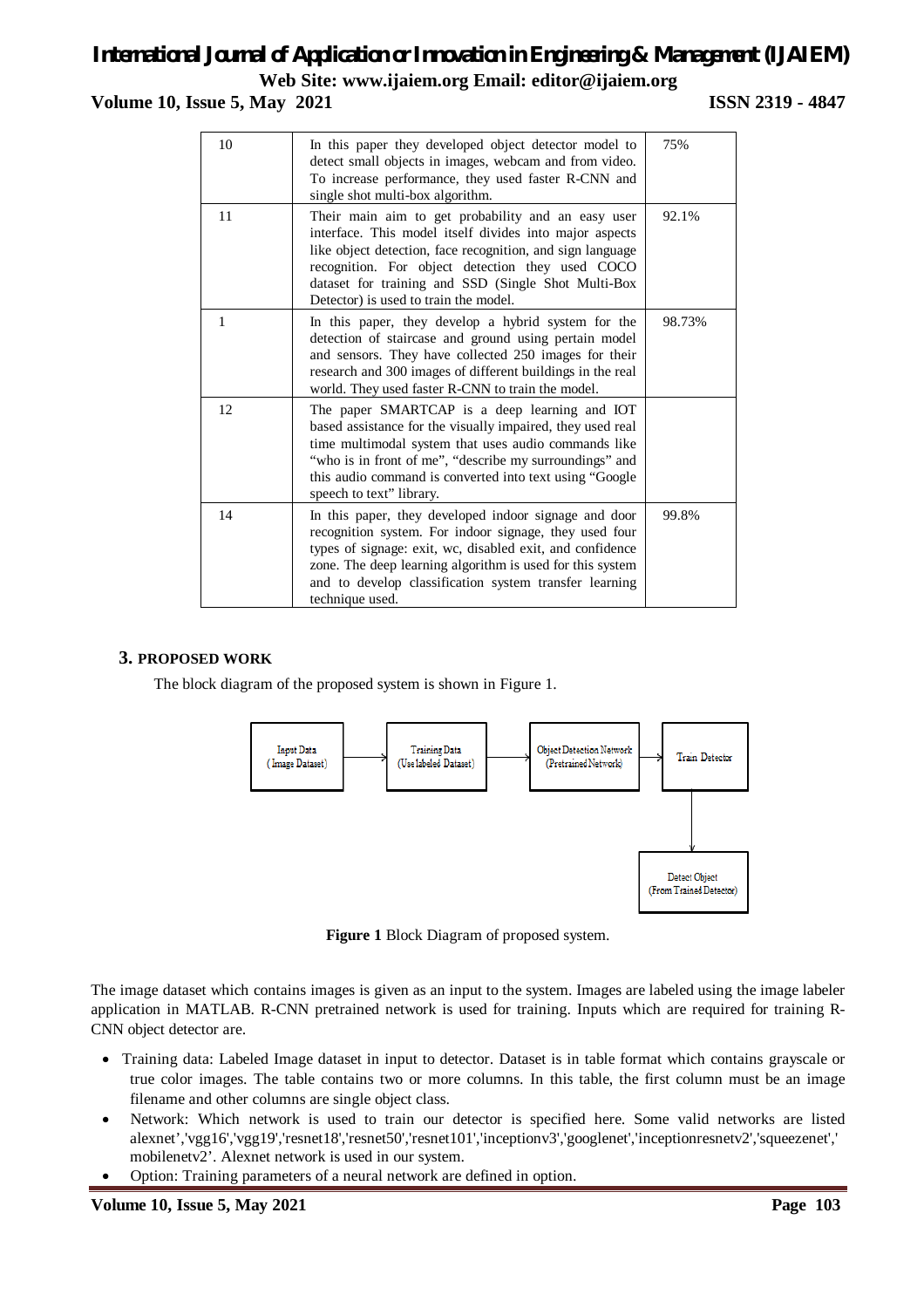#### **Volume 10, Issue 5, May 2021 ISSN 2319 - 4847**

After training the detector testing is done. For testing we have given one image to the network to verify whether the system detects the correct object in that image. And at the output stage we get the final object detected.

#### **3.1 Dataset**

Dataset includes a number of images of a number of classes. In this project common object in context (COCO2017) dataset is used. COCO2017 has a maximum number of dangerous objects are found. Some classes of objects are downloaded from Google open image Dataset V6 which comes with labels and annotation for each image. The dangerous and sharp object list is shown in Table 2.

| <b>Dangerous Object List</b>  |                 |  |
|-------------------------------|-----------------|--|
| Fork                          | <b>Bicycles</b> |  |
| Knife                         | Car             |  |
| Microwave Oven                | Bus             |  |
| Edges and corner of<br>tables | Train           |  |
| Edges and corner of<br>chairs | Traffic         |  |
| Door                          | Wild animals    |  |
| <b>Scissors</b>               | Trees           |  |
| Broken glass                  | Stair cases     |  |
| Fungal food                   | Drainage        |  |
| Footpaths                     | Gas Cylinder    |  |

#### **3.2 Custom Dataset**

We are detecting specific classes of object like gas stove, knife and stairs. Dataset for this object is not available in COCO 2017. The gas stove, knife and stair dataset are downloaded from Google's open image v6 dataset. Images are resized in 227x227 sizes for less processing time.

#### **3.3 Dataset: Splits into Training and Testing**

For gas stove class of object 118 images are used for training and 29 images used for testing. For knife class of object 25 images are used for training and 10 images used for testing. For staircase class of object 50 images are used for training and 30 images used for testing.

#### **3.4 Labeling of Images**

Labeling of images is done using the Image labeler app in MATLAB. Training Images contains gas stove in ON condition is labeled as 'ON' and for OFF condition is labeled 'OFF'. For knife class of object is labeled as 'knife' and for stair case class of object upstairs and downstairs are labeled as 'Up stair' and 'Downstair'. The illustration of labeling is shown in Figure 2. Figure 3 shows the sample of labeling of gas stove object.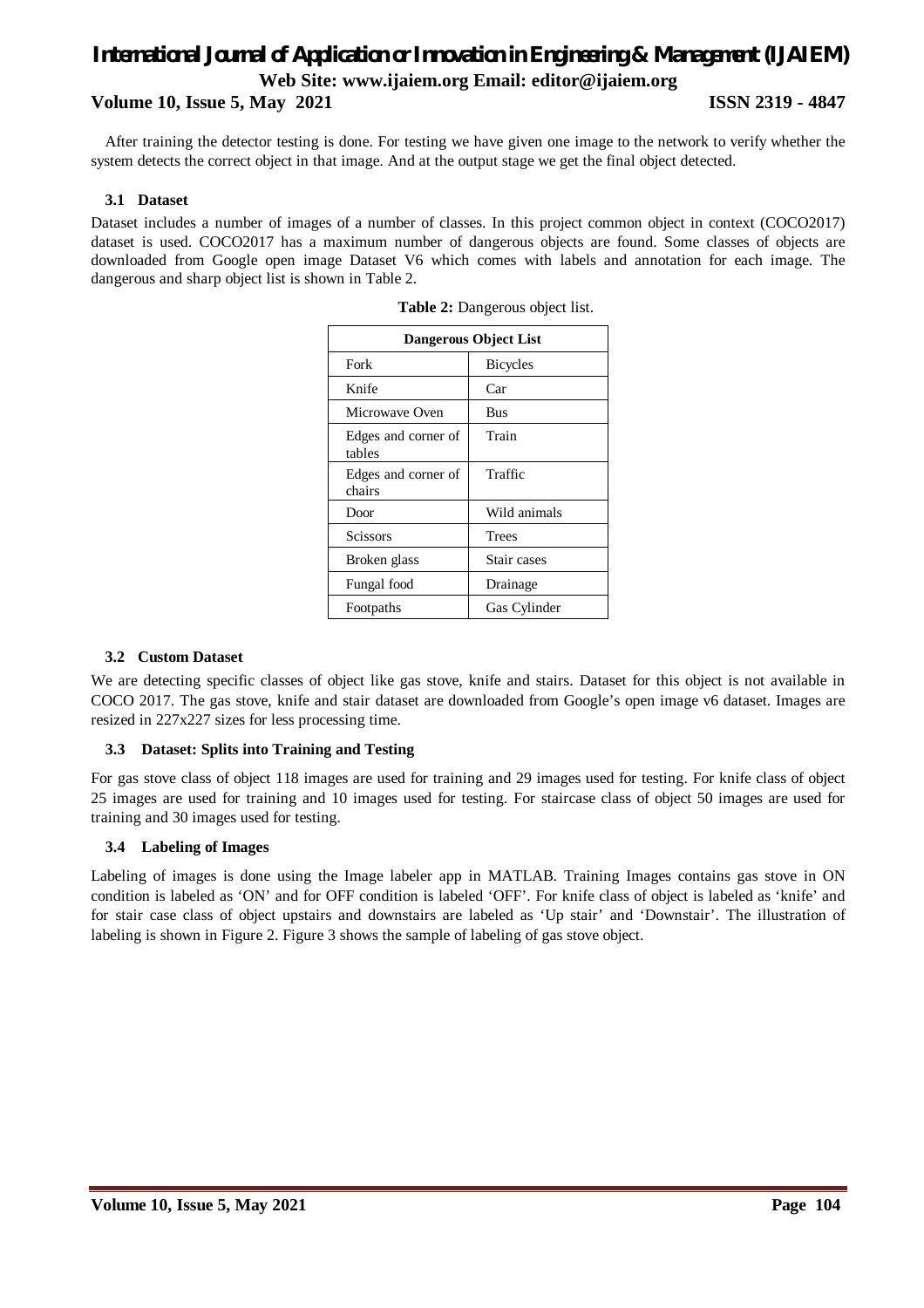**Volume 10, Issue 5, May 2021 ISSN 2319 - 4847** 



**Figure 2** Illustration of Image Labeling.

Following images from Figure 3 Show samples of labeled images in MATLAB.



**Figure 3(a).** ON



**Figure 3(b).** OFF

## **3.5 R-CNN Network**

R-CNN is part of the machine learning model and it is mostly used for object detection and computer vision application. In object detection for R-CNN input is images. When an input is given, it starts the extracting region of interest called ROI. The boundary of the object in the image represents ROI that is in rectangle form. If the object is detected in an image region, then these regions are fed through CNN to extract features. Using these extracted features object is classified.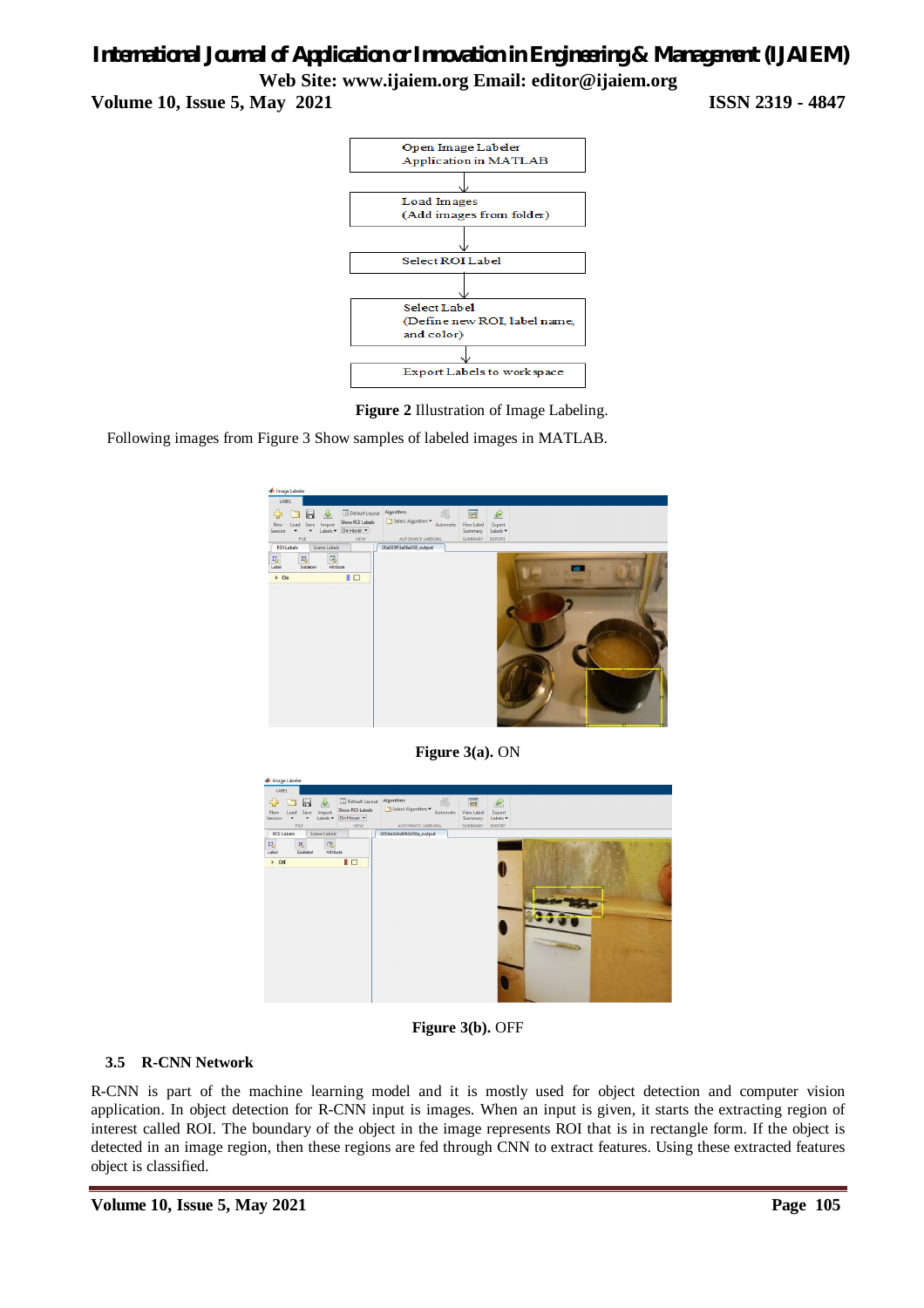## *International Journal of Application or Innovation in Engineering & Management (IJAIEM)* **Web Site: www.ijaiem.org Email: editor@ijaiem.org Volume 10, Issue 5, May 2021 ISSN 2319 - 4847**

 Using edge box algorithm region proposals are generated by RCNN detector. From the images these region proposals are resized and cropped. Support vector machine is used for refinement of region proposals bounding boxes. The function 'trainRCNNObjectDetector' is used to train detector. Detected object in an image is output of the detector. Figure 4 shows R-CNN detector.



**Figure 4** R-CNN Detector [16].

For our system Alexnet network is used. Using Alexnet network we have done comparative analysis on the training parameters. These analyses are explained in Table 3 below. Depending upon analysis done, we have used Sr. No 1 parameter in our system as it has less time duration is less and better accuracy compared to others.

**Table 3: <b>R-CNINEN** the advanced parameters.

| Sr. No                      | <b>Parameter</b>        | Time<br><b>Elapsed</b> | <b>MiniBatch</b><br>Accuracy | <b>MinibBatc</b><br>h Loss |
|-----------------------------|-------------------------|------------------------|------------------------------|----------------------------|
|                             | $Epoch-10$              | 00.31.41               | 96.88%                       | 0.2390                     |
|                             | Mini Batch size-<br>32  |                        |                              |                            |
|                             | Learn Rate-le-4         |                        |                              |                            |
| $\mathcal{D}_{\mathcal{L}}$ | $Epoch-10$              | 00.33.20               | 95.31%                       | 0.1139                     |
|                             | Mini Batch size-<br>64  |                        |                              |                            |
|                             | Learn Rate-le-6         |                        |                              |                            |
| 3                           | $Epoch-10$              | 00.33.00               | 94.53%                       | 0.1738                     |
|                             | Mini Batch size-<br>128 |                        |                              |                            |
|                             | Learn Rate-0.01         |                        |                              |                            |

Training progress of knife class of object is shown in below Figure 5. Figure 5 shows the training loss for each iteration to number of iterations.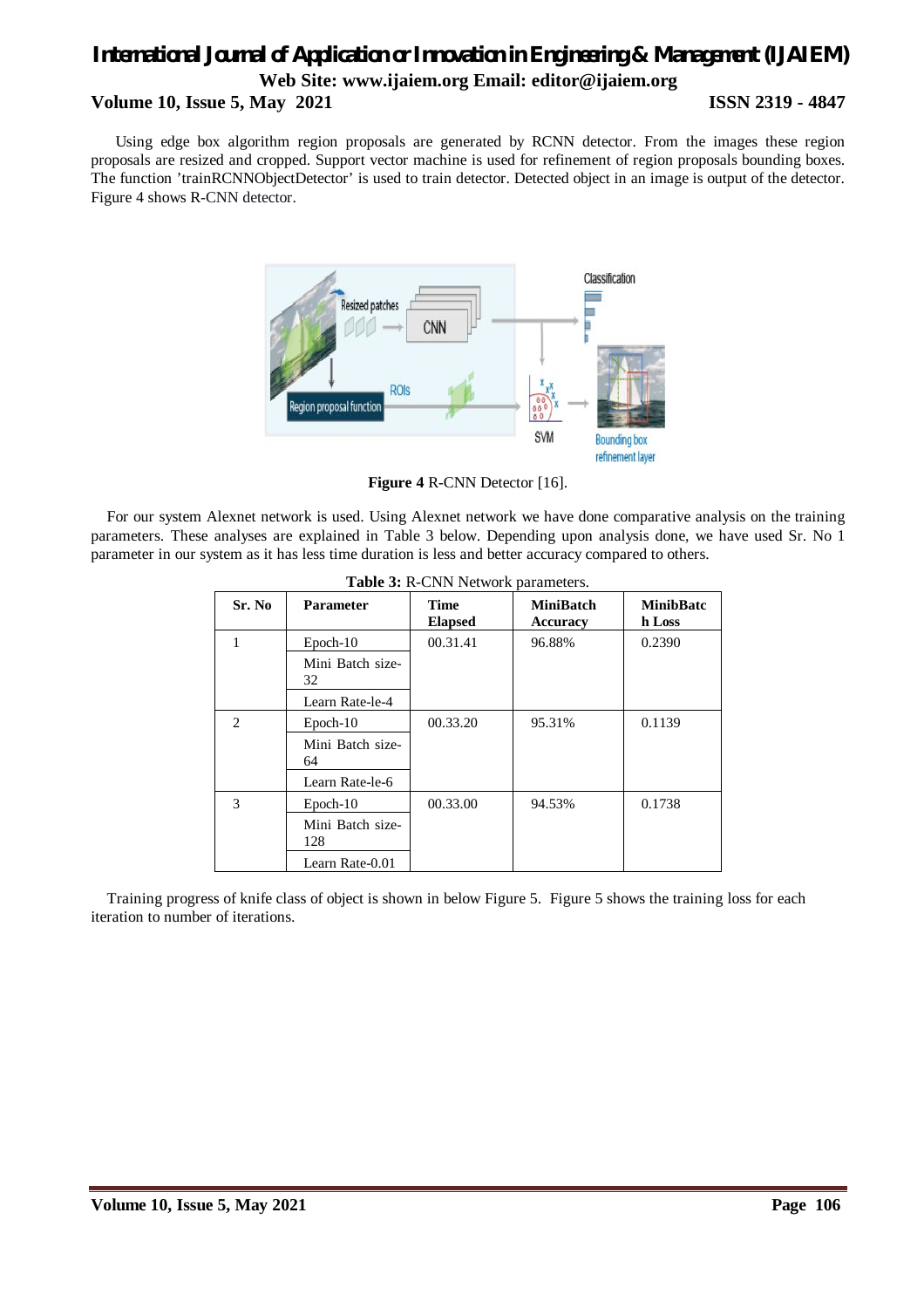**Volume 10, Issue 5, May 2021 ISSN 2319 - 4847** 



**Figure 5** Training progress knife class of object.

#### **3.6 Faster R-CNN Network**

Instead of using an algorithm to add region proposal to network, Faster R-CNN adds region proposal directly to the network. Region proposals are generated faster in faster R-CNN. Faster R-CNN is more complex than R-CNN. Hence, we used R-CNN in our system. Faster R-CNN detector is shown in figure 6.



Figure 6 Faster R-CNN Detector [ 16].

Comparison between R-CNN and Faster R-CNN is explained in below Table 4.

| <b>Network Type</b> | <b>Features</b>                                  |
|---------------------|--------------------------------------------------|
| R-CNN               | "Slow training and detection"                    |
|                     | Allows custom region proposal" [16].             |
| <b>Faster R-CNN</b> | "Optimal run time performance"                   |
|                     | Does not support custom region proposal"<br>[16] |
|                     | Used for real time application                   |

**Table 4**: Comparison between R-CNN and Faster R-CNN

#### **3.7 Alexnet Network**

Alexnet network is already trained for large number of images. It can classify images in to 1000 object classes. Work flow of alexnet network is explained in figure 7.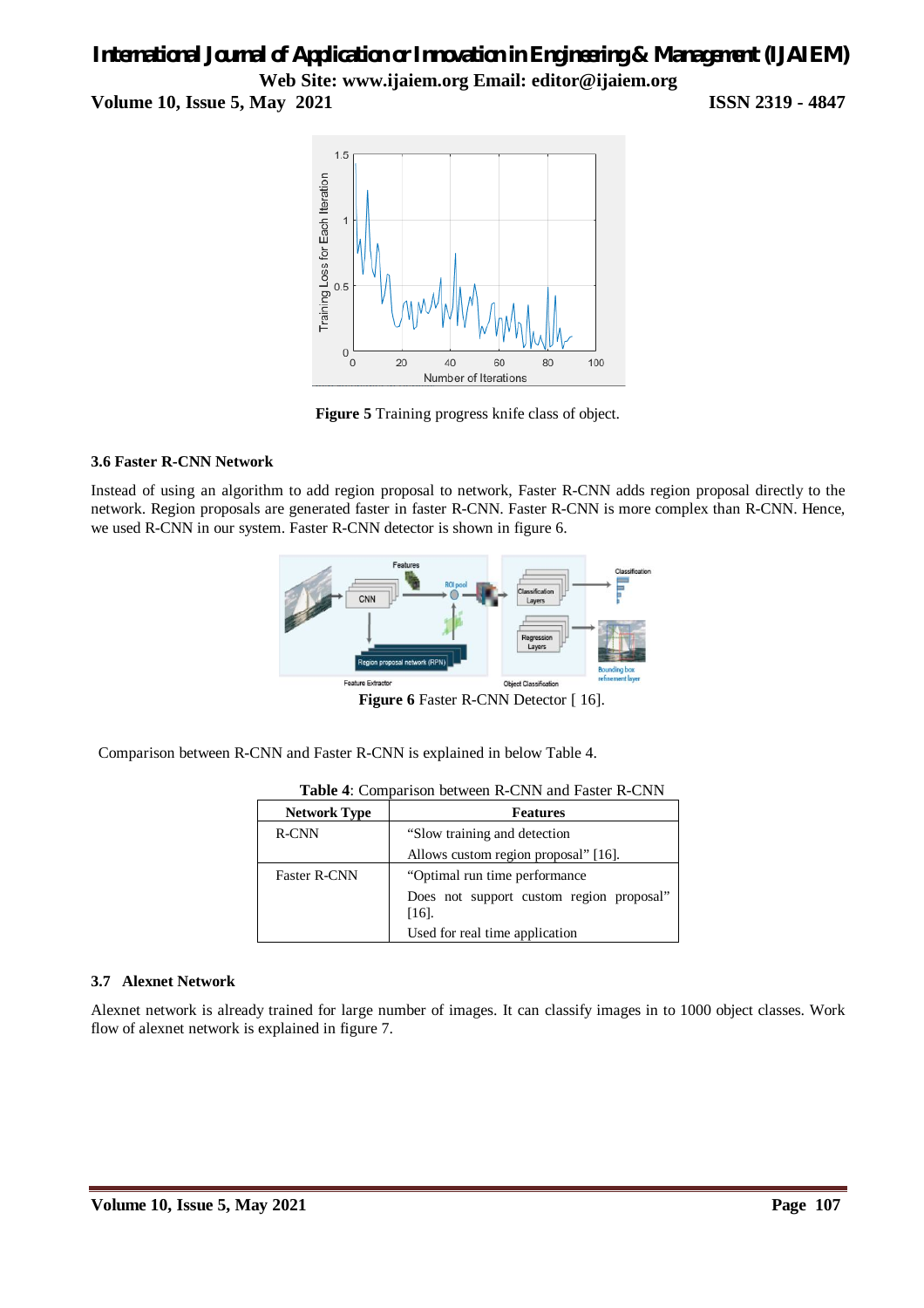**Volume 10, Issue 5, May 2021 ISSN 2319 - 4847** 



**Figure 7** Work Flow of Alexnet Network

• Input Data: Load the image data. Image datastore automatically label the images and store in image datastore object. Split the dataset in to training and validating. For our system 60% images are used for training and 40% for validating. Store these split images in to new tow datastores. Figure 8 shows some sample of images from dataset.



**Figure 8** Classified Images from Dataset

- Load Pretrained Network: Load alexnet Pretrained network. We have to install deep learning toolbox model for alexnet network. First layer of this network is Data. Image's size of 227x227x3 is required for input data. Final layers are replaced to do fine tuning for new classification images. These layers are replaced with fully connected layer, softmax layer and classification output layer. In fully connected layer filter size is equal to number of object classes. In this model we use three classes of objects, so filter size kept three for the network.
- Train Network: Network is trained by giving training options. Training options used in this system is shown in table5. Augmented image datastore is used which resizes images during training. Training progress of the network is shown in figure 9.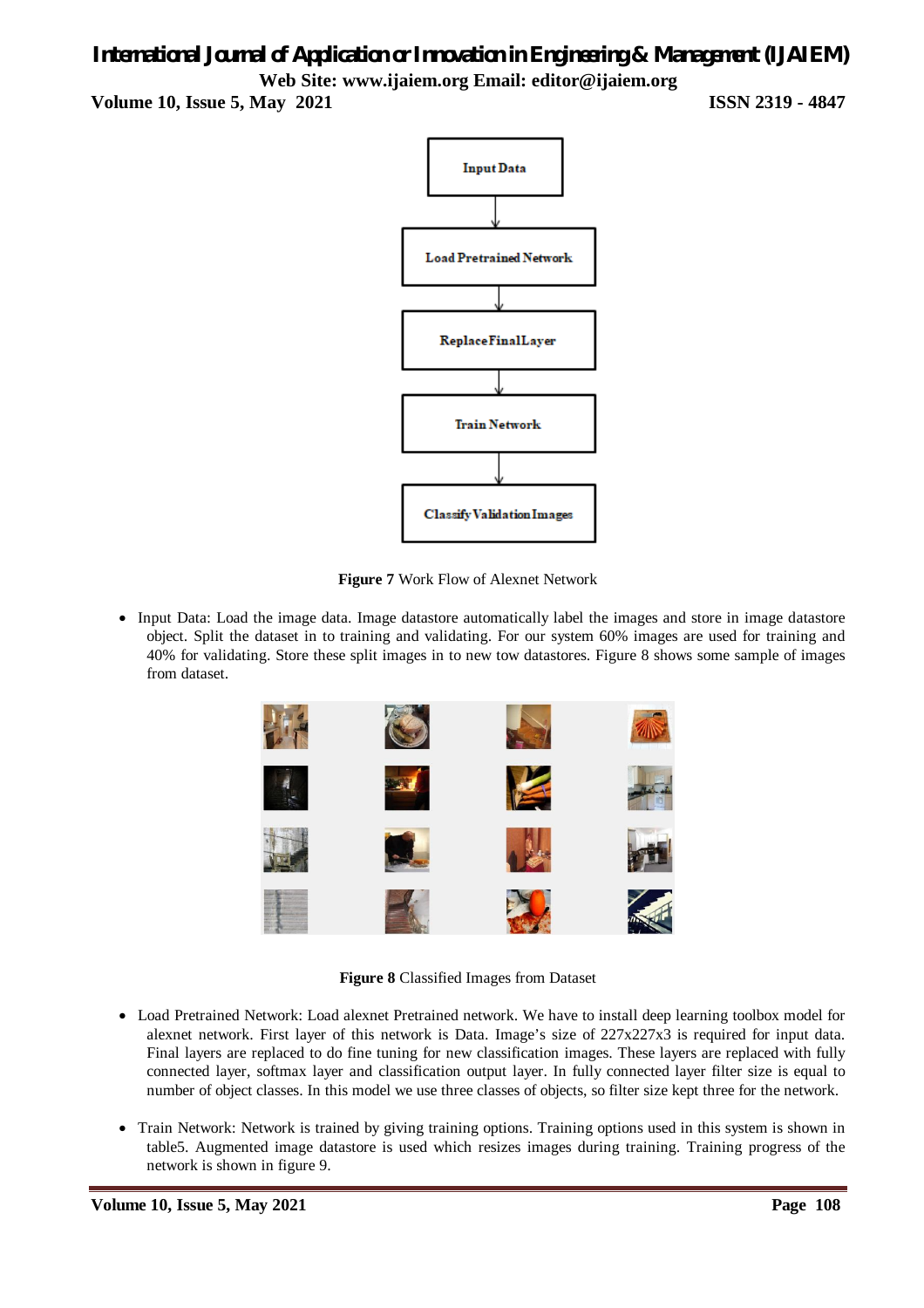## *International Journal of Application or Innovation in Engineering & Management (IJAIEM)* **Web Site: www.ijaiem.org Email: editor@ijaiem.org Volume 10, Issue 5, May 2021 ISSN 2319 - 4847**



**Figure 9** Training Progress the Network

| <b>Options</b>              | <b>Values</b>      |
|-----------------------------|--------------------|
| MiniBatchSize               | 10                 |
| MaxEpochs                   | 6                  |
| <b>InitailLearnRate</b>     | $1e-4$             |
| <b>Validation Frequency</b> |                    |
| ValidationData              | augimds Validation |

**Table 5**: Training Options Used In the Network

 Classify the validation images: "Fine-tuned networks are used to classify the validation images" [17]. Classified images are shown in figure 10.



**Figure 10** Classified Validation Images

## **4. RESULTS**

Object detected with high confidence score of class knife, gas stove and stair are shown in Table 6. For Gas stove 'ON' and 'Off' condition of object is detected. Stair case 'Upstair' and 'Downstair' condition is detected. Using Alexnet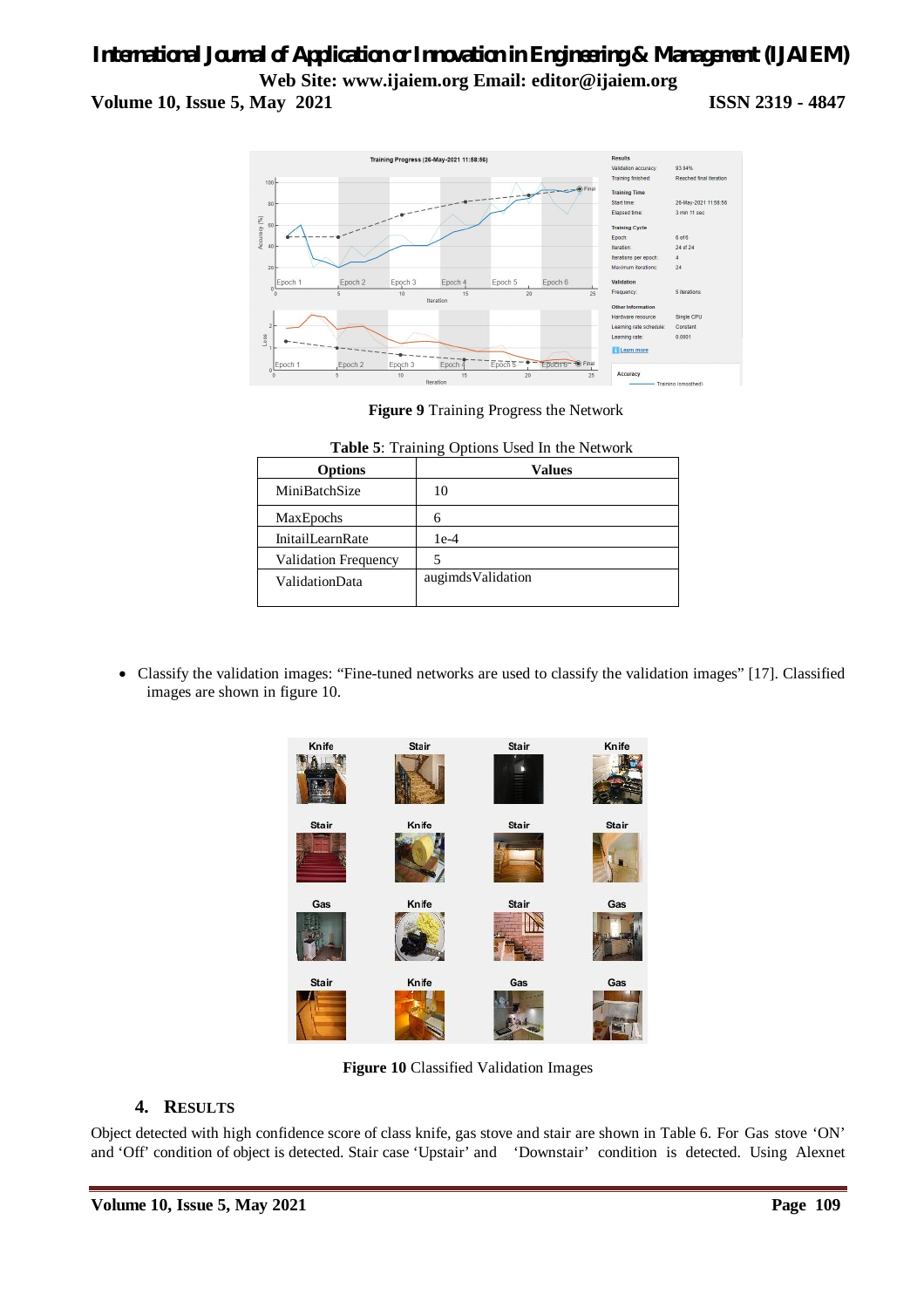## *International Journal of Application or Innovation in Engineering & Management (IJAIEM)* **Web Site: www.ijaiem.org Email: editor@ijaiem.org Volume 10, Issue 5, May 2021 ISSN 2319 - 4847**

pretrained network classification of these three classes of object is done. We have achieved 91.8% of accuracy rate for the classification of the images. Confusion matrix is shown in Figure 11.



**Table 6**: Results A) test images B) detected images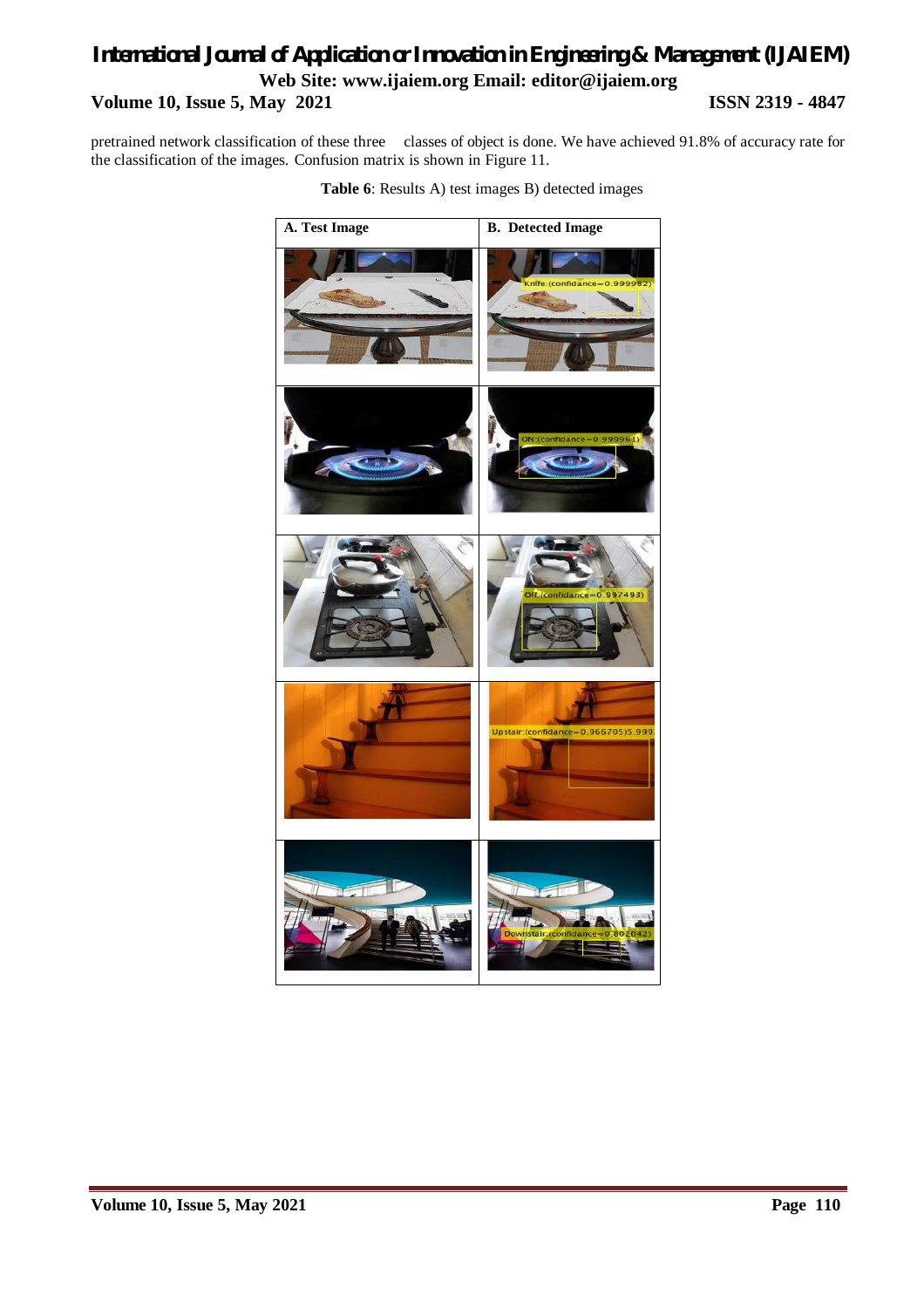**Volume 10, Issue 5, May 2021 ISSN 2319 - 4847**



Figure 11 Confusion matrix for gas stove, knife and stair class of object

#### **5. CONCLUSION**

In this paper dangerous object detection is done using pertained R-CNN model. The gas stove is detected for both ON and OFF conditions. The stair case is detected for both Upstair and Downstair condition. Sharp object knife is also detected with high confidence score. We can develop an alert system for the same. For optimal run time performance, we can use a faster R-CNN network.

#### **References**

- [1] Md. Ahsan Habib, Md. Milon Islam, Md. Milon Islam,Mahmudul Hasan,"Staircase Detection to Guide Visually Impaired People: A Hybrid Approach ", *International Journal of Computer Science and Information Security (IJCSIS),*Vol. 16, No. 12, December 2018.
- [2] S Prabakaran, Samanvya Tripathi, and Utkarsh Nagpal, " Navigational Aid for the Blind Using Deep Learning on Edge Device", *International Journal of Advanced Science and Technology* Vol. 29, No. 3, (2020), pp. 11421 – 11433.
- [3] Junlong Zhou, Jianming Yan, TongquanWei, Kaijie Wu, Xiaodao Chen, and Shiyan Hu, "Sharp Corner/Edge Recognition in Domestic Environments Using RGB-D Camera Systems", *IEEE TRANSACTIONS ON CIRCUITS AND SYSTEMS—II*: VOL. 62, NO. 10, OCTOBER 2015.
- [4] Yulong Wang , Hang Su, Bo Zhang, and Xiaolin Hu *, Senior Member, IEEE, "*Learning Reliable Visual Saliency For Model Explanations", *IEEE TRANSACTIONS ON MULTIMEDIA*, VOL. 22, NO. 7, JULY 2020.
- [5] Salma kammoun jarraya 1, wafa saad al-shehri 2, and manar salamah ali 1, "Deep Multi-Layer Perceptron-Based Obstacle Classification Method From Partial Visual Information: Application to the Assistance of Visually Impaired People", *IEE Access*, VOLUME 8, 2020.
- [6] Chanhum park , se woon cho , na rae baek , jiho choi ,and kang ryoung park , (Member, IEEE), "Deep Feature-Based Three-Stage Detection of Banknotes and Coins for Assisting Visually Impaired, People", *IEE Access*, VOLUME 8, 2020.
- [7] Wan-jung chang , (member, ieee), liang-bi chen , (Senior Member, IEEE),chia-hao hsu , jheng-hao chen , tzu-chin yang , and cheng-pei lin, "MedGlasses: A Wearable Smart-Glasses-Based Drug Pill Recognition System Using Deep Learning for Visually Impaired Chronic Patients",*IEE Access*, VOLUME 8, 2020.
- [8] Abdullah asim yilmaz , mehmet serdar guzel, erkan bostanci ,and iman askerzade, "A Novel Action Recognition Framework Based on "Deep-Learning and Genetic Algorithms", *IEE Access*, VOLUME 8, 2020.
- [9] Hardik Gupta1, Dhruv Dahiya1, Malay Kishore Dutta1, Carlos M. Travieso2 and Jose Luis Vásquez-Nuñez3, "Real Time Surrounding Identification for Visually Impaired using Deep Learning Technique", *IEEE International Work Conference on Bioinspired Intelligence*, July 3-5, 2019.
- [10] Ashwani Kumar, S S Sai Satyanarayana Reddy, Vivek Kulkarni, "An Object Detection Technique For Blind People in Real-Time Using Deep Neural Network", *2019 Fifth International Conference on Image Information Processing (ICIIP).*
- [11] Jinesh, A Shah, Aashreen Raorane, Akash Ramani Hitanshu Rami, Narendra Shekokar,"EYERIS: A Virtual Eye to Aid the Visually Impaired", *3rd International Conference on Communication System, Computing and IT Applications (CSCITA)*, 2020.
- [12] Amey Hengle, Atharva Kulkarni, Nachiket Bavadekar, Niraj Kulkarni, Rutuja Udyawar," Smart Cap: A Deep Learning and IoT Based Assistant for the Visually Impaired", *Proceedings of the Third International Conference on Smart Systems and Inventive Technology (ICSSIT 2020).*
- [13] Ashwani Kumar, S S Sai Satyanarayana Reddy, Vivek Kulkarni, "An Object Detection Technique For Blind People in Real-Time Using Deep Neural Network", 2019 *Fifth International Conference on Image Information Processing (ICIIP).*

**Volume 10, Issue 5, May 2021 Page 111**